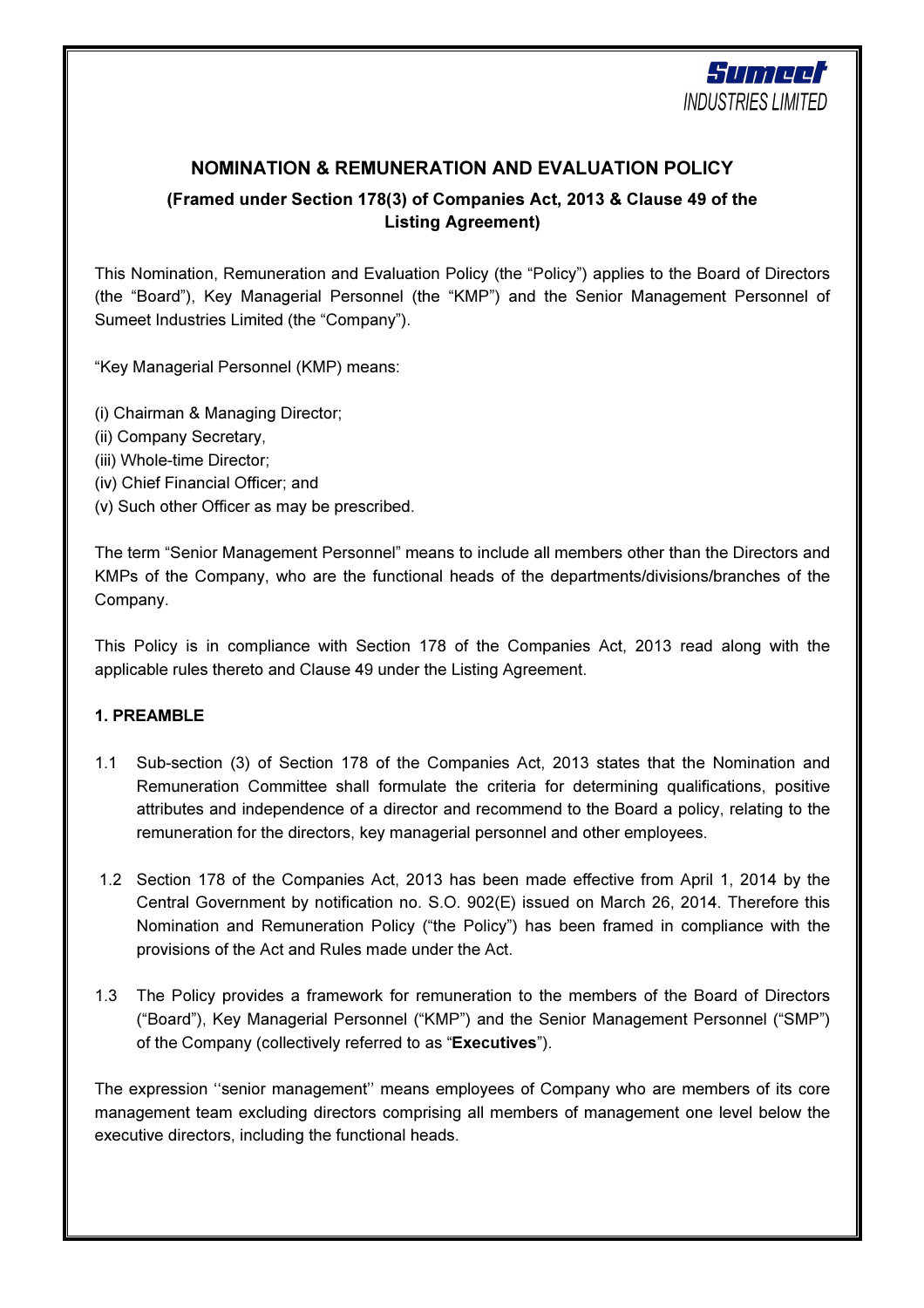

1.4 The existing Remuneration Committee of the Board of Directors has been re-named as Nomination and Remuneration Committee ("the Committee or NRC") so as to comply with the provisions of Section 178(1) of the Act. The Members of the Committee shall be appointed by

the Board and shall comprise three or more non-executive directors out of which not less than one-half shall be independent directors. Any fraction in the one-half shall be rounded off to one.

- 1.5 This Policy will be called " SIL Nomination & Remuneration Policy" and referred to as "the Policy".
- 1.6 The Policy will be reviewed at such intervals as the Nomination and Remuneration Committee will deem fit.

# 2. OBJECTIVES

- 2.1 The objectives of the Policy are as follows:
- 2.2 To set criteria for determining qualifications, positive attributes and independence of a director, and remuneration of the Executives.
- 2.3 To enable the Company to attract, retain and motivate highly qualified members for the Board and other executive level to run the Company successfully.
- 2.4 To enable the Company to provide a well-balanced and performance-related compensation package, taking into account shareholder interests, industry standards and relevant Indian corporate regulations.
- 2.5 To ensure that the interests of Board members & senior executives are aligned with the business strategy and risk tolerance, objectives, values and long-term interests of the company and will be consistent with the "pay-forperformance" principle.
- 2.6 To ensure that remuneration to directors, KMP and senior management employees of the Company involves a balance between fixed and incentive pay reflecting short and long term performance objectives appropriate to the working of the Company and its goals.

# 3. ACCOUNTABILITIES

- 3.1 The Board is ultimately responsible for the appointment of Directors and Key Managerial Personnel.
- 3.2 The Board has delegated responsibility for assessing and selecting the candidates for the role of Directors, Key Managerial Personnel and the Senior Management of the Company to the Nomination and Remuneration Committee which makes recommendations & nominations to the Board.

#### 4. PRINCIPLES OF REMUNERATION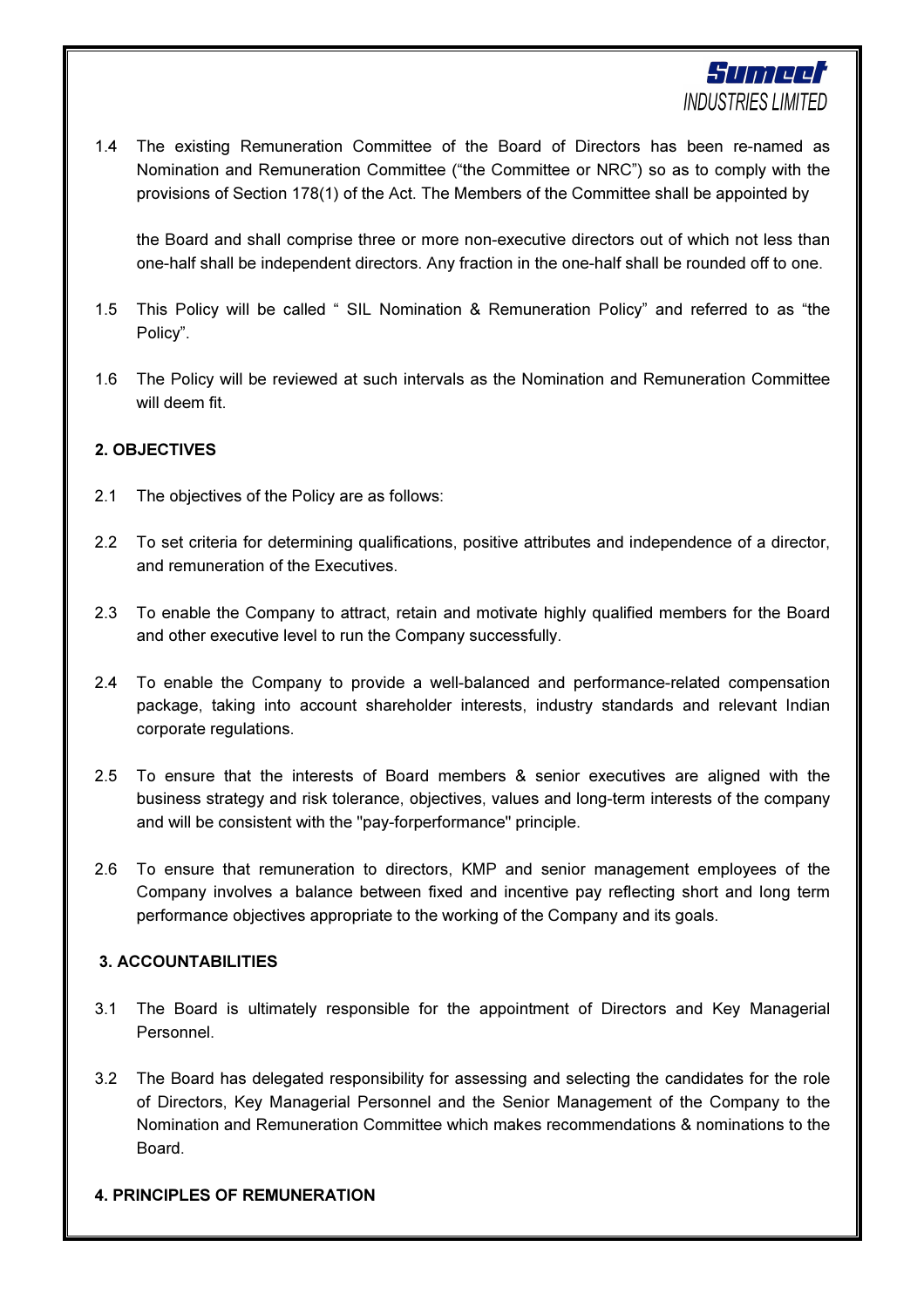

- 4.1 Support for Strategic Objectives: Remuneration and reward frameworks and decisions shall be developed in a manner that is consistent with, and supports and reinforces the achievement of the Company's vision and strategy.
- 4.2 Transparency: The process of remuneration management shall be transparent, conducted in good faith and in accordance with appropriate levels of confidentiality.
- 4.3 Internal equity: The Company shall remunerate the Executives in terms of their roles within the organisation. Positions shall be formally evaluated to determine their relative weight in relation to other positions within the Company.
- 4.4 External equity: The Company strives to pay an equitable remuneration, capable of attracting and retaining high quality personnel. Therefore the Company will remain logically mindful of the ongoing need to attract and retain high quality people, and the influence of external remuneration pressures. Reference to external market norms will be made using appropriate market sources, including relevant and comparative survey data, as determined to have meaning to the Company's remuneration practices at that time.
- 4.5 Flexibility: Remuneration and reward shall be sufficiently flexible to meet both the needs of individuals and those of the Company whilst complying with relevant tax and other laws.
- 4.6 Performance-Driven Remuneration: The Company shall establish a culture of performancedriven remuneration through the implementation of the Performance Incentive System.
- 4.7 Affordability and Sustainability: The Company shall ensure that remuneration is affordable on a sustainable basis.

# 5. NOMINATION AND REMUNERATION COMMITTEE

The Nomination and Remuneration Committee is responsible for:

- 5.1 reviewing the structure, size and composition (including the skills, knowledge and experience) of the Board at least annually and making recommendations on any proposed changes to the Board to complement the Company's corporate strategy, with the objective to diversify the Board;
- 5.2 identifying individuals suitably qualified to be appointed as the KMPs or in the senior management of the Company;
- 5.3 recommending to the Board on the selection of individuals nominated for directorship;
- 5.4 making recommendations to the Board on the remuneration payable to the Directors/ KMPs/Senior Officials so appointed/reappointed;
- 5.5 assessing the independence of independent directors;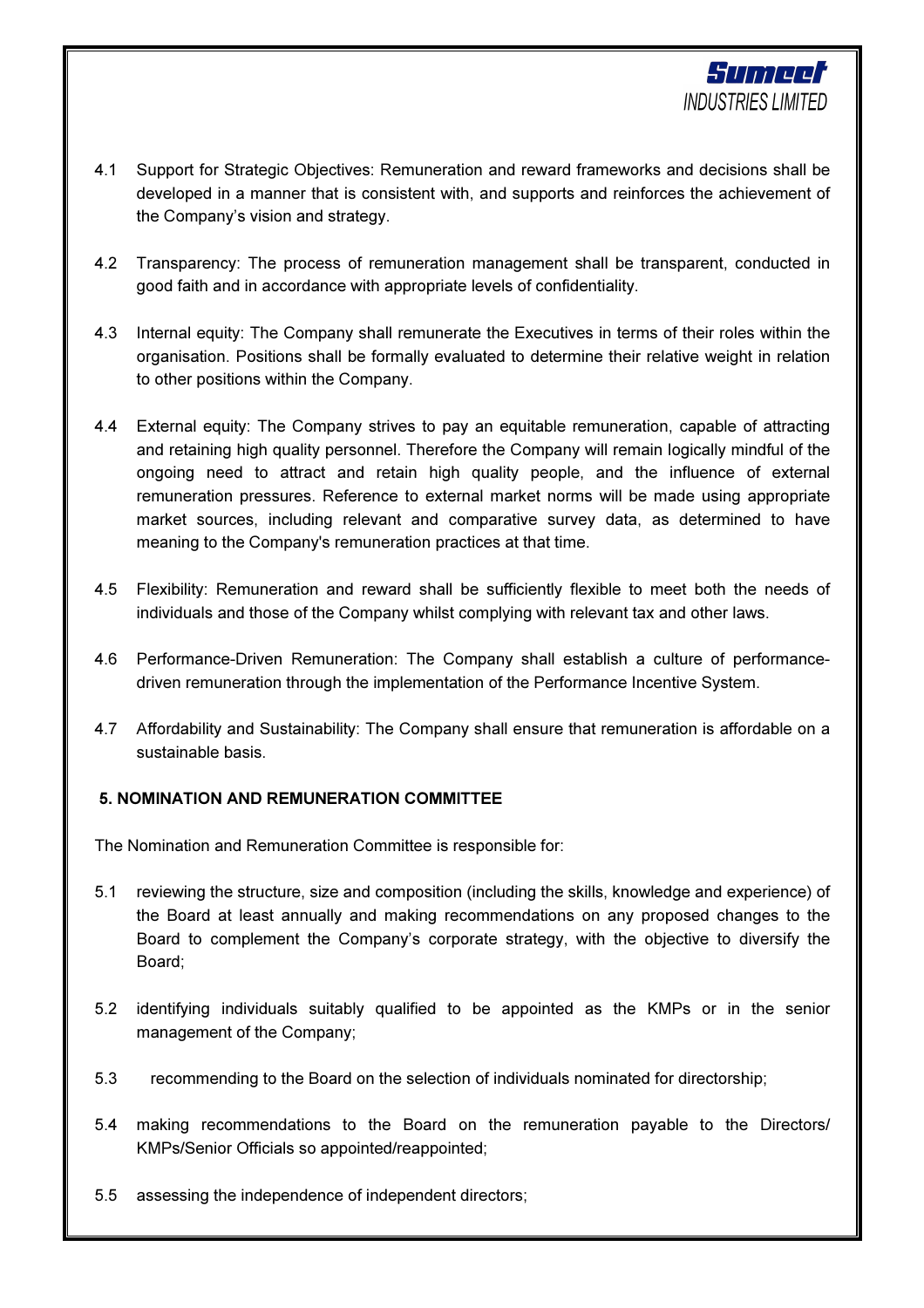

- 5.6 such other key issues/matters as may be referred by the Board or as may be necessary in view of the Listing Agreement and provision of the Companies Act 2013 and Rules thereunder.
- 5.7 to make recommendations to the Board concerning any matters relating to the continuation in office of any Director at any time including the suspension or termination of service of an Executive Director as an employee of the Company subject to the provision of the law and their service contract;
- 5.8 ensure that level and composition of remuneration is reasonable and sufficient, relationship of remuneration to performance is clear and meets appropriate performance benchmarks;
- 5.9 to devise a policy on Board diversity;
- 5.10 to develop a succession plan for the Board and to regularly review the plan;

## The Nomination and Remuneration Committee comprises of the following:

- a) The Committee shall consisting of minimum four members out of that there will be minimum three non-executive directors and majority of them being independent.
- b) Minimum two (3) members shall constitute a quorum for the Committee meeting.
- c) Membership of the Committee shall be disclosed in the Annual Report.
- d) Term of the Committee shall be continued unless terminated by the Board of Directors.

#### CHAIRMAN

- a) Chairman of the Committee shall be an Independent Director.
- b) In the absence of the Chairman, the members of the Committee present at the meeting shall choose one amongst them to act as Chairman.
- c) Chairman of the Nomination and Remuneration Committee meeting could be present at the Annual General Meeting or may nominate some other member to answer the shareholders' queries.

#### COMMITTEE MEMBERS' INTERESTS

- a) A member of the Committee is not entitled to be present when his or her own remuneration is discussed at a meeting or when his or her performance is being evaluated.
- b) The Committee may invite such executives, as it considers appropriate, to be present at the meetings of the Committee.

### VOTING

a) Matters arising for determination at Committee meetings shall be decided by a majority of votes of Members present and voting and any such decision shall for all purposes be deemed a decision of the Committee.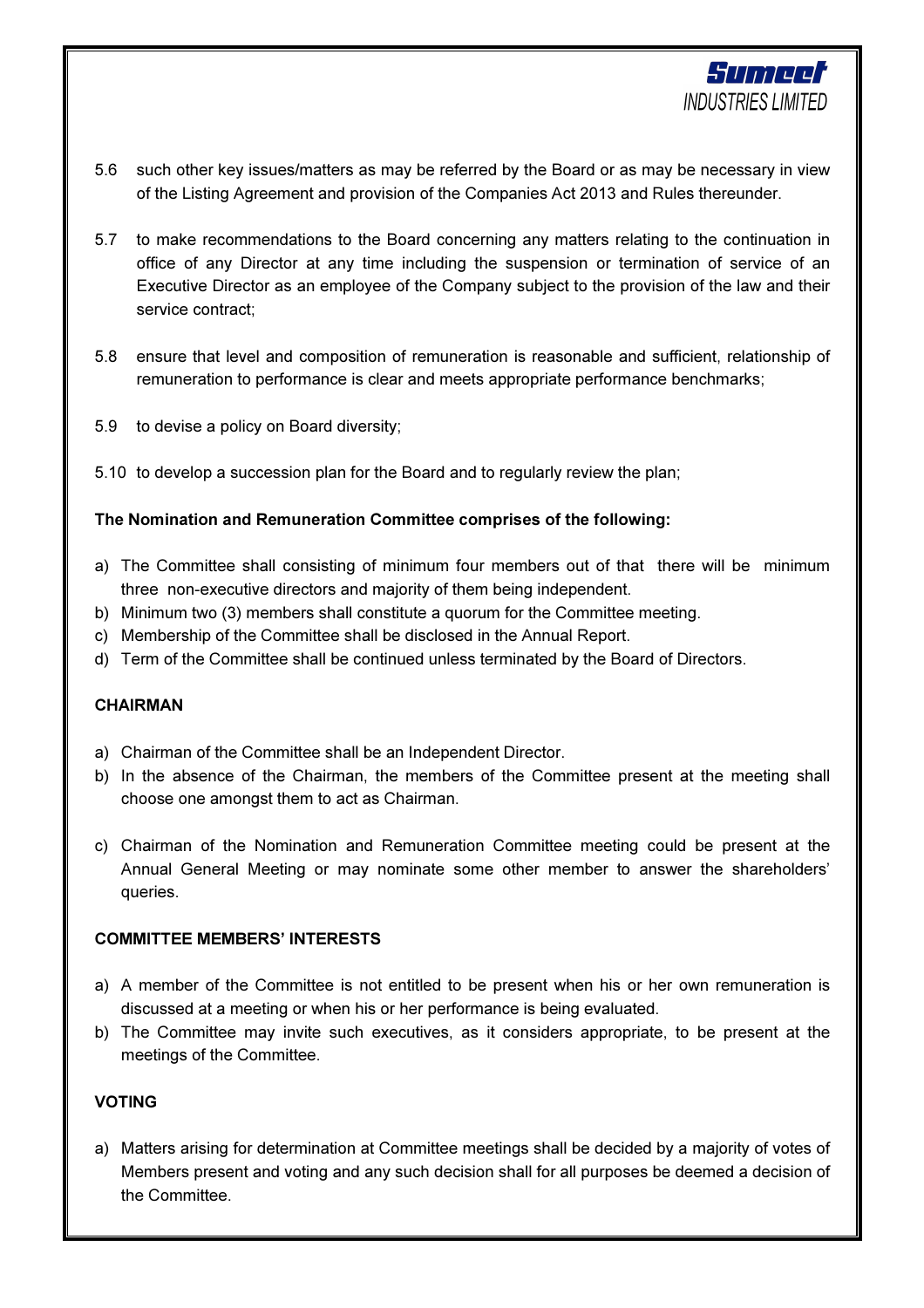

b) In the case of equality of votes, the Chairman of the meeting will have a casting vote.

## The Committee shall:

- i) review the ongoing appropriateness and relevance of the Policy;
- ii) ensure that all provisions regarding disclosure of remuneration, including pensions, leave encashment, gratuity, etc. are fulfilled;
- iii) obtain reliable, up-to-date information about remuneration in other companies;
- iv) ensure that no director or executive is involved in any decisions as to their own remuneration.

## 6. PROCEDURE FOR SELECTION AND APPOINTMENT OF THE BOARD MEMBERS

## • Board membership criteria

- 6.1 The Committee, along with the Board, shall review on an annual basis, appropriate skills, characteristics and experience required of a Board Member. The objective is to have a Board with diverse background and experience in business, government, academics, technology and in areas that are relevant for the Company's global operations.
- 6.2 In evaluating the suitability of individual Board members, the Committee shall take into account many factors, including general understanding of the Company's business dynamics, global business and social perspective, educational and professional background and personal achievements. Directors must possess experience at policy-making and operational levels in large organizations with significant international activities that will indicate their ability to make meaningful contributions to the Board's discussion and decision-making in the array of complex issues facing the Company.
- 6.3 Director should possess the highest personal and professional ethics, integrity and values. They should be able to balance the legitimate interest and concerns of all the Company's stakeholders in arriving at decisions, rather than advancing the interests of a particular constituency

#### 7. PROCEDURE FOR SELECTION AND NOMINATION OF KMP AND SMPS

The CFO who is also a Member of the NRC, shall along with the Chairman of the committee and the Company Secretary / Vice President ( Plant ), identify and appoint suitable candidates for appointing them as KMPs (excluding Executive Directors) or SMPs of the Company on the basis of their academic, professional qualifications, relevant work experience, skill and other capabilities suitable to the position of concerning KMP or SMP.

Further, in case of KMP (excluding Executive Director) appointment, approval of the Board of Directors/concerned Committee shall be taken in accordance with provisions of relevant Act, statutes,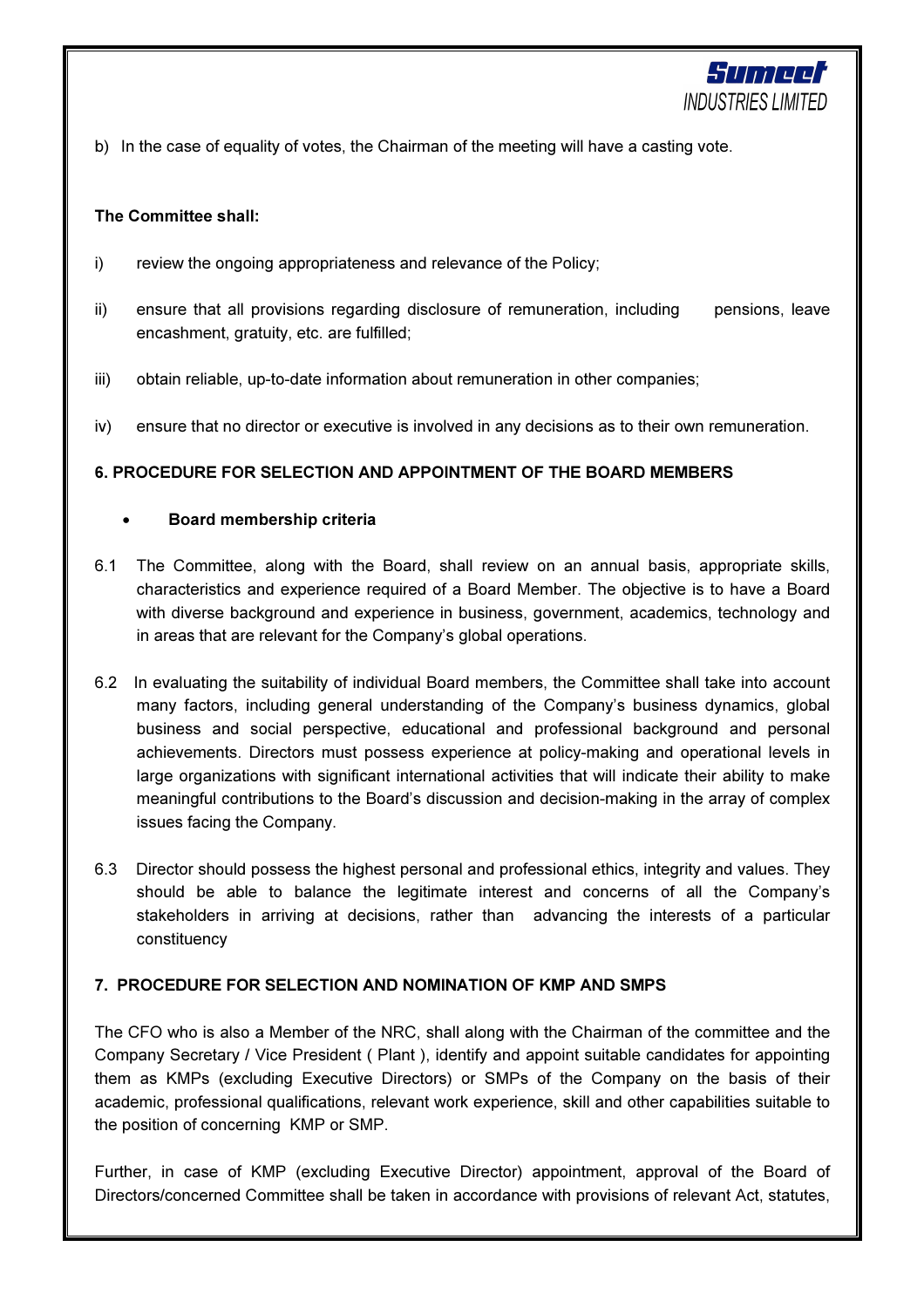

regulations etc. Existing as on that date. The appointment and/or removal of KMPs shall be placed before the NRC and / or Board of Directors at regular intervals.

# 8. REMUNERATION OF DIRECTORS, KEY MANAGERIAL PERSONNEL AND SENIOR MANAGEMENT

The guiding principle is that the level and composition of remuneration shall be reasonable and sufficient to attract, retain and motivate Directors, Key Management Personnel and other senior officials.

The Directors, Key Management Personnel and other senior official's salary shall be based "& determined on the individual person's responsibilities and performance and in accordance with the limits as prescribed statutorily, if any.

The Nominations & Remuneration Committee determines individual remuneration packages for Directors, KMPs and Senior Officials of the Company taking into account factors it deems relevant, including but not limited to market, business performance and practices in comparable companies, having due regard to financial and commercial health of the Company as well as prevailing laws and government/other guidelines. The Committee consults with the Chairman of the Board as it deems appropriate. Remuneration of the Chairman is recommended by the Committee to the Board of the Company.

## (i) REMUNERATION:

# a) Base Compensation (fixed salaries)

Must be competitive and reflective of the individual's role, responsibility and experience in relation to performance of day-to-day activities, usually reviewed on an annual basis; (includes salary, allowances and other statutory/non-statutory benefits which are normal part of remuneration package in line with market practices).

# b) Variable salary:

 The RNC may in its discretion structure any portion of remuneration to link rewards to corporate and individual performance, fulfilment of specified improvement targets or the attainment of certain financial or other objectives set by the Board. The amount payable is determined by the Committee, based on performance against pre-determined financial and non-financial metrics.

#### (ii) STATUTORY REQUIREMENTS:

- Section 197(5) provides for remuneration by way of a fee to a director for attending meetings of the Board of Directors and Committee meetings or for any other purpose as may be decided by the Board.
- Section 197(1) of the Companies Act, 2013 provides for the total managerial remuneration payable by the Company to its directors, including managing director and whole time director,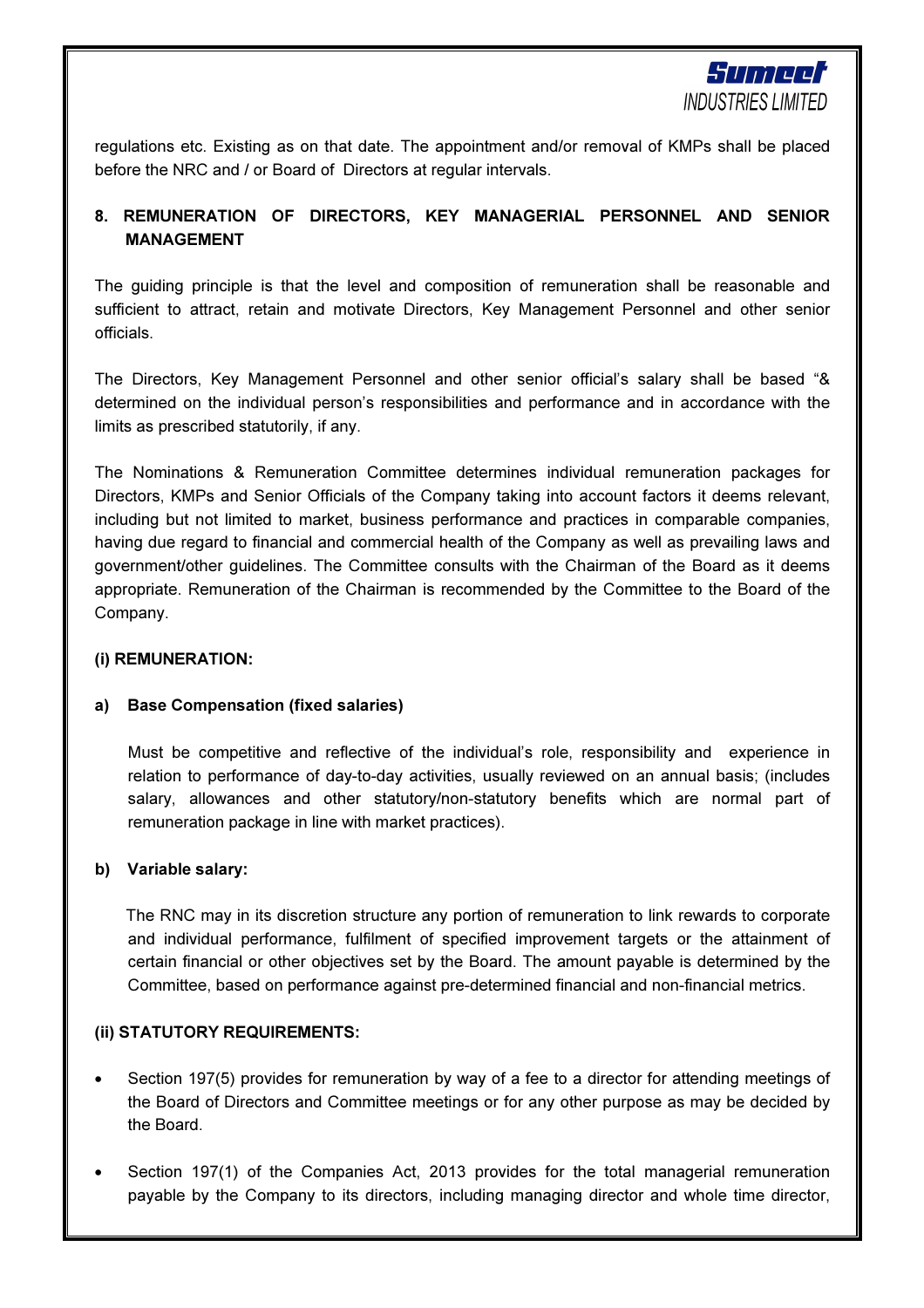

and its manager in respect of any financial year shall not exceed eleven percent of the net profits of the Company computed in the manner laid down in Section 198 in the manner as prescribed under the Act.

- The Company with the approval of the Shareholders and Central Government may authorise the payment of remuneration exceeding eleven percent of the net profits of the company, subject to the provisions of Schedule V.
- The Company may with the approval of the shareholders authorise the payment of remuneration upto five percent of the net profits of the Company to its any one Managing Director/Whole Time Director/Manager and ten percent in case of more than one such official.
- The Company may pay remuneration to its directors, other than Managing Director and Whole Time Director upto one percent of the net profits of the Company, if there is a managing director or whole time director or manager and three percent of the net profits in any other case.
- The net profits for the purpose of the above remuneration shall be computed in the manner referred to in Section 198 of the Companies Act, 2013.
- 8.1 The Independent Directors shall not be entitled to any stock option and may receive remuneration by way of fee for attending meetings of the Board or Committee thereof or for any other purpose as may be decided by the Board and profit related commission as may be approved by the members. The sitting fee to the Independent Directors shall not be less than the sitting fee payable to other directors.
- 8.2 The remuneration payable to the Directors shall be as per the Company's policy and shall be valued as per the Income Tax Rules.
- 8.3 The remuneration payable to the Key Managerial Personnel and the Senior Management shall be as may be decided by the Board having regard to their experience, leadership abilities, initiative taking abilities and knowledge base.

# 9. EVALUATION/ASSESSMENT OF DIRECTORS/KMPS/SENIOR OFFICIALS OF THE COMPANY

The evaluation/assessment of the Directors, KMPs and the senior officials of the Company is to be conducted on an annual basis and to satisfy the requirements of the Listing Agreement. The following criteria may assist in determining how effective the performances of the Directors/KMPs/Senior officials have been:

- Leadership & stewardship abilities
- Contributing to clearly define corporate objectives & plans
- Communication of expectations & concerns clearly with subordinates
- Obtain adequate, relevant & timely information from external sources.